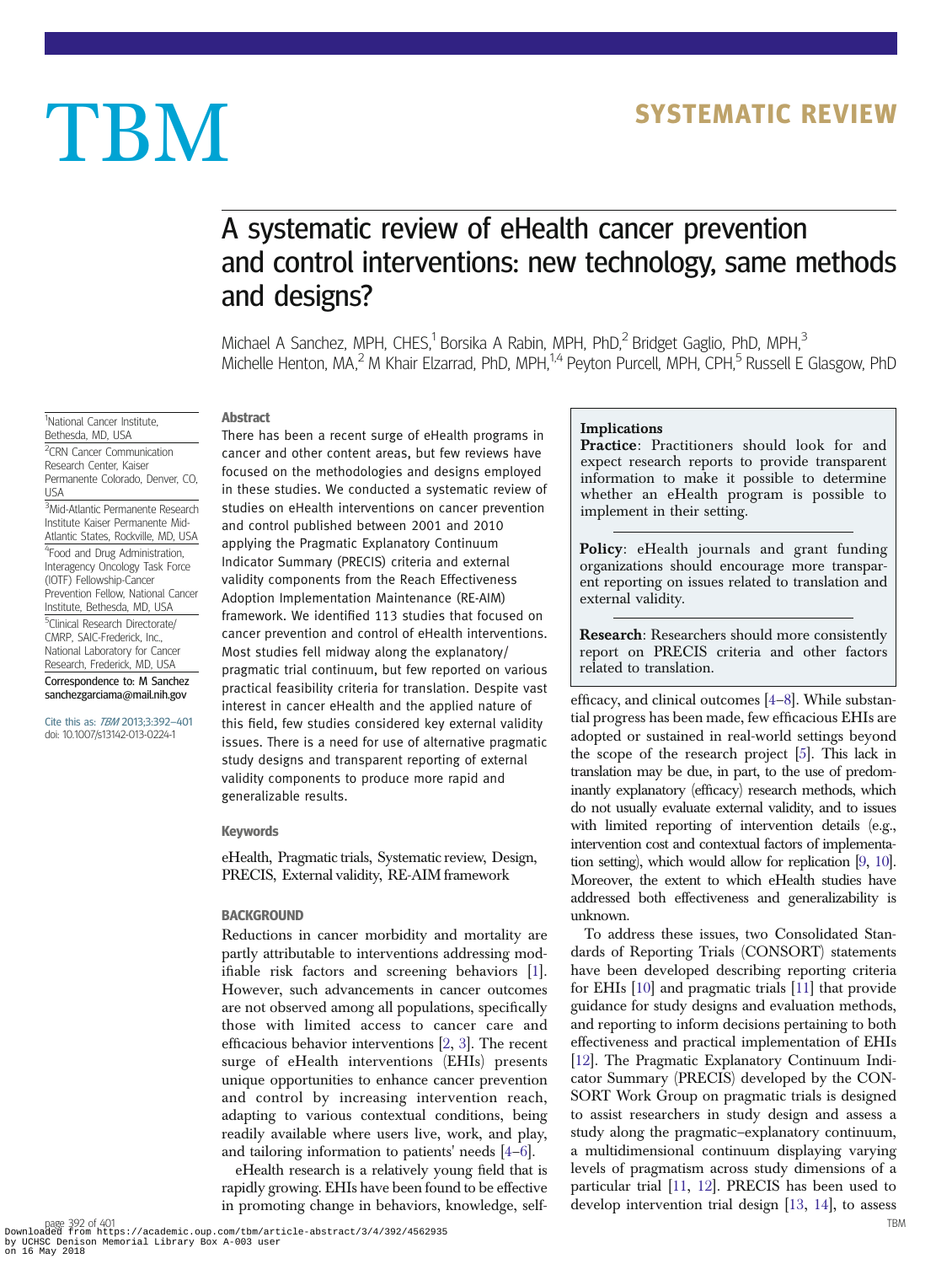interventions with common goals and measures [\[15](#page-9-0)], and to draw contextual information from systematic reviews [\[16\]](#page-9-0). Additional ratings of practical feasibility and other implementation factors related to CONSORT criteria for EHIs [\[10\]](#page-9-0) may be useful for study design and have been applied in a similar assessment of intervention trials [[15](#page-9-0)].

The purposes of this paper are as follows: (1) review and summarize the literature to assess the extent to which EHI studies in cancer prevention and control have utilized pragmatic trial design features and reported on issues related to translation, generalizability, and feasibility measures; (2) apply practical feasibility and generalizability reporting criteria to EHI trials; and (3) describe our experiences, including review procedures and inter-rater reliability in applying both rating criteria.

#### **METHODS**

#### Identification of studies

For the purpose of this review, the description of eHealth interventions put forth by Eng et al. was used [\[17](#page-9-0)]. eHealth interventions are defined as "the use of emerging information and communication technology, especially the Internet, to improve or enable health and health care," which includes internet, email, mobile phone text or applications, interactive voice response, automated and electronic programs, CD-ROMs, and computer-tailored print but exclude telemedicine targeted solely at clinicians that do not have a patientor consumer-facing interface [[17\]](#page-9-0). This review was based on a larger systematic review of the EHI literature focused on health promotion and disease management published in English between 1980 and mid 2010 [\[18](#page-9-0)]. Methods of the original systematic review are described first to provide a context for the current review.

The original systematic review by Rabin et al. [\[18](#page-9-0)] included 467 papers. An inclusion criterion for the review was evaluation of an EHI as the main intervention component primarily directed toward patients and/or their caregivers rather than healthcare providers. We excluded studies of telemedicine interventions, and those that were expressly described as feasibility, preliminary, or pilot studies were excluded since it was not considered appropriate to hold these latter studies to the methodological standards used for intervention trials. Studies were classified as T1 (efficacy studies) or  $T2$  and later stage  $(T2+)$ , operationalized as effectiveness, dissemination and implementation, and scale-up studies using the translational research stages [[19](#page-9-0)]. Given T1 studies focus mostly on efficacy of basic biological discovery to candidate health application, T1 studies had to use an experimental design using randomized or nonrandomized comparison condition(s) and had to include at least one broadly defined behavioraloriented outcome (e.g., change in health behavior, knowledge, and self-efficacy) or biological outcome (e.g., BMI and HbA1c). Given the broad range of T2+ studies focus on effectiveness, dissemination,

TBM page 393 of 401 Downloaded from https://academic.oup.com/tbm/article-abstract/3/4/392/4562935 by UCHSC Denison Memorial Library Box A-003 user on 16 May 2018

and outcomes research of existing health applications to practice and population impact, T2+ studies were included regardless of their study design or measured outcomes. A more detailed description of methods is provided elsewhere [\[18\]](#page-9-0).

For the current review, we selected a subsample of 149 papers related to cancer prevention and control from the original review described above. Studies from the original review were included if they had relevance to any stage of the cancer control continuum, specifically EHIs that applied behavioral, social, and populations sciences to study new approaches that address cancerrelated issues including primary prevention, screening, treatment/disease management, survivorship, and endof-life care [\[20\]](#page-9-0). Studies focusing on management of diabetes and cardiovascular disease were included if the main focus was management of cancer-related risk behaviors (e.g., diet, physical activity, etc.). Interventions had to have an interactive component (e.g., we excluded tailored print and phone interventions unless the provider used them to counsel patients). We limited our review to studies published between 2001 and 2010. These years reflect a period in which there was a large increase in peer-reviewed publications of both T1 and T2+ EHI study results. We only included studies that focused on adults, since eHealth modalities for adults and adolescents are quite different within the context of cancer prevention and control.

After articles were identified, we grouped them into studies. Since study results could be published in multiple papers, we assigned reviewers by study groups rather than individual papers so reviewers would have the full range of information provided about the study across the various papers. After assignments were made, each reviewer was instructed to conduct a brief web search of publications (using the combination of the intervention name and first author) within PubMed to identify any additionally relevant papers to the main study paper and and/or group of papers and include those in the rating process.

#### Rating of studies for pragmatism and practical feasibility

Reviewers abstracted general information (i.e., citation, topic area, eHealth modality, setting, study design, and target audience) from each study and rated them for pragmatism and practical feasibility using two rating scales. The pragmatic rating scale was adapted from the PRECIS review tool with PRECIS criteria as a means to identify the extent to which a trial was widely applicable (pragmatic) or more mechanistic (explanatory) [\[12](#page-9-0), [16\]](#page-9-0). PRECIS criteria includes 10 domains related to participant eligibility criteria, flexibility of the experimental and comparison conditions, follow-up intensity, primary trial outcomes, participant compliance, practitioner adherence to study protocol, and primary analysis. A more detailed description illustrating the extremes of explanatory and pragmatic approaches to each PRECIS domain and the PRECIS review tool is provided elsewhere [\[12](#page-9-0), [16](#page-9-0)].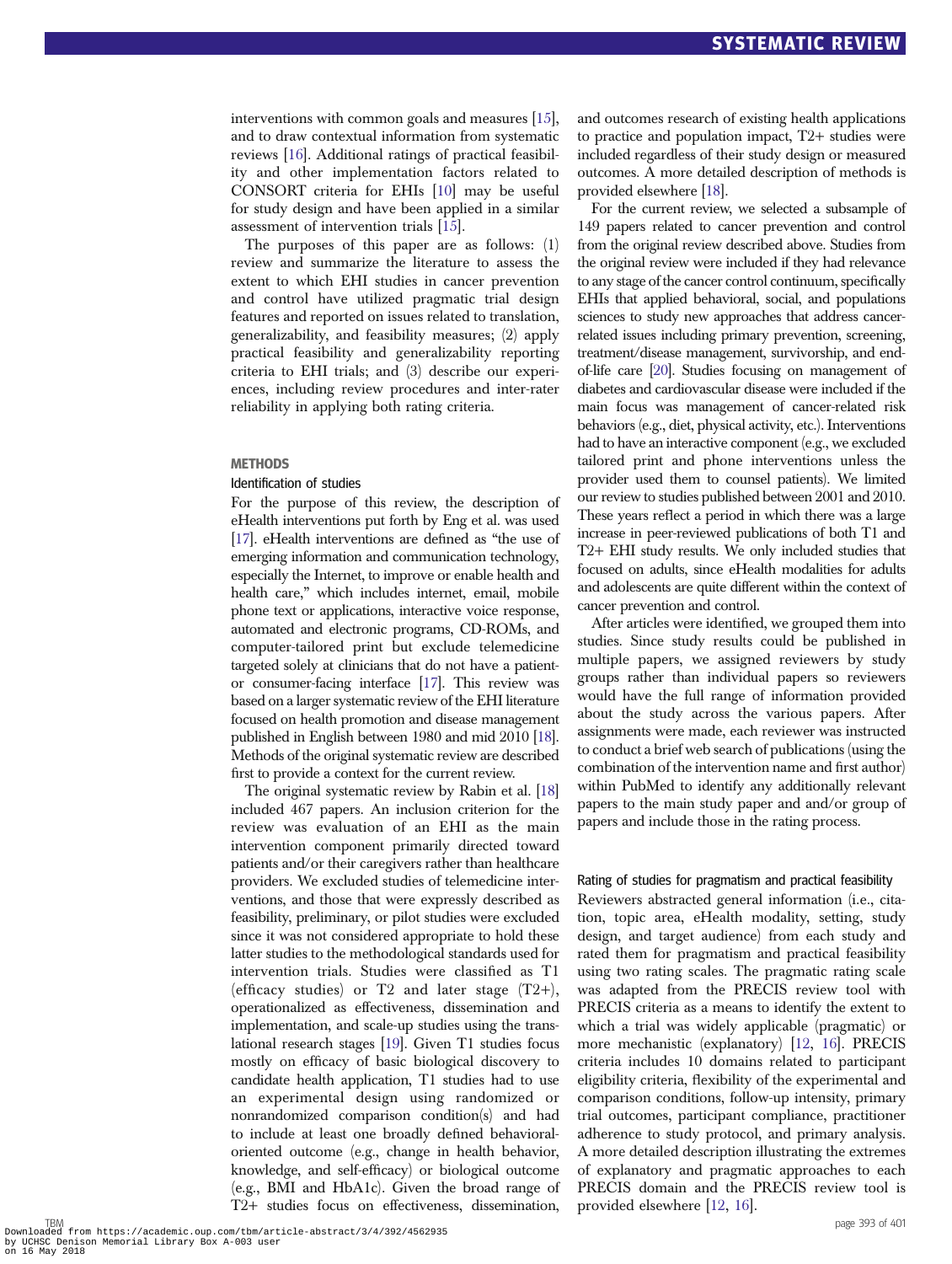<span id="page-2-0"></span>

| Table 1   List of studies reviewed                                                                                                                                                                           |                              |                        |                                          |
|--------------------------------------------------------------------------------------------------------------------------------------------------------------------------------------------------------------|------------------------------|------------------------|------------------------------------------|
| Article title                                                                                                                                                                                                | Journal                      | Year of<br>publication | Lead author                              |
| A randomized clinical trial evaluating online interventions to<br>improve fruit and vegetable consumption                                                                                                    | Am J Public<br>Health        | 2010                   | Alexander GL                             |
| A computerized social cognitive intervention for nutrition<br>behavior: direct and mediated effects on fat, fiber, fruits, and<br>vegetables, self-efficacy, and outcome expectations among<br>food shoppers | Ann Behav Med                | 2001                   | Anderson ES                              |
| Text-message reminders to improve sunscreen use: a<br>randomized, controlled trial using electronic monitoring                                                                                               | Arch Dermatol                | 2009                   | Armstrong AW                             |
| Web-based weight loss in primary care: a randomized controlled Obesity<br>trial                                                                                                                              |                              | 2010                   | <b>Bennett GG</b>                        |
| An online lifestyle diary with a persuasive computer assistant<br>providing feedback on self-management                                                                                                      | Technol Health<br>Care       | 2009                   | <b>Blanson</b><br>Henkemans<br><b>OA</b> |
| A randomized trial of the Little by Little CD-ROM: demonstrated Prev Chronic Dis<br>effectiveness in increasing fruit and vegetable intake in a low-<br>income population                                    |                              | 2004                   | Block G                                  |
| Smoking cessation using mobile phone text messaging is as<br>effective in Maori as non-Maori                                                                                                                 | N Z Med J                    | 2005                   | <b>Bramley D</b>                         |
| A digital smoking cessation program delivered through internet J Med Internet<br>and cell phone without nicotine replacement (happy ending):<br>randomized controlled trial                                  | Res                          | 2008                   | Brendryen H                              |
| Happy ending: a randomized controlled trial of a digital multi-<br>media smoking cessation intervention                                                                                                      | Addiction                    | 2008                   | Brendryen H                              |
| Understanding the effects of printed health education materials: Health Commun<br>which features lead to which outcomes?                                                                                     |                              | 2001                   | <b>Bull FC</b>                           |
| Randomized trial on the 5 a day, the Rio Grande Way Website, a J Health<br>web-based program to improve fruit and vegetable<br>consumption in rural communities                                              | Commun                       | 2008                   | <b>Buller DB</b>                         |
| Improving multiple behaviors for colorectal cancer prevention<br>among African American church members                                                                                                       | Health Psychol               | 2004                   | Campbell MK                              |
| Randomized trial of a tailored nutrition education CD-ROM<br>program for women receiving food assistance                                                                                                     | J Nutr Educ<br>Behav         | 2004                   | Campbell MK                              |
| Comparisons of tailored mammography interventions at two<br>months post intervention                                                                                                                         | Ann Behav Med                | 2002                   | Champion VL                              |
| Comparison of three interventions to increase mammography<br>screening in low income African American women                                                                                                  | <b>Cancer Detect</b><br>Prev | 2006                   | Champion VL                              |
| The effect of telephone versus print tailoring for mammography<br>adherence                                                                                                                                  | Patient Educ<br>Couns        | 2007                   | <b>Champion VL</b>                       |
| A field test of a web-based workplace health promotion program J Med Internet<br>to improve dietary practices, reduce stress, and increase<br>physical activity: randomized controlled trial                 | Res.                         | 2007                   | Cook RF                                  |
| Pressing the key pad: trial of a novel approach to health<br>promotion advice                                                                                                                                | Prev Med                     | 2005                   | Corkrey R                                |
| Interactive voice response reminder effects on preventive<br>service utilization                                                                                                                             | Am J Med Qual                | 2005                   | Crawford AG                              |
| Maintenance of weight loss in overweight middle-aged women<br>through the Internet                                                                                                                           | Obesity                      | 2008                   | Cussler EC                               |
| Evaluation of an interactive computer-tailored nutrition<br>intervention in a real-life setting                                                                                                              | Ann Behav Med                | 2006                   | De                                       |
| Bourdeaudhuij I<br>Short- and long-term effects of tailored information versus<br>general information on determinants and intentions related<br>to early detection of cancer                                 | Prev Med                     | 2004                   | De Nooijer J                             |
| Randomized trial of a "talking computer" to improve adults'<br>eating habits                                                                                                                                 | Am J Health<br>Promot        | 2001                   | Delichatsios<br><b>HK</b>                |
| Comparison of two email-delivered, pedometer-based<br>interventions to promote walking among insufficiently active<br>women                                                                                  | J Sci Med Sport              | 2007                   | Dinger MK                                |
| Solar UV forecasts: a randomized trial assessing their impact on<br>adults' sun-protection behavior                                                                                                          | Health Educ<br>Behav         | 2007                   | Dixon HG                                 |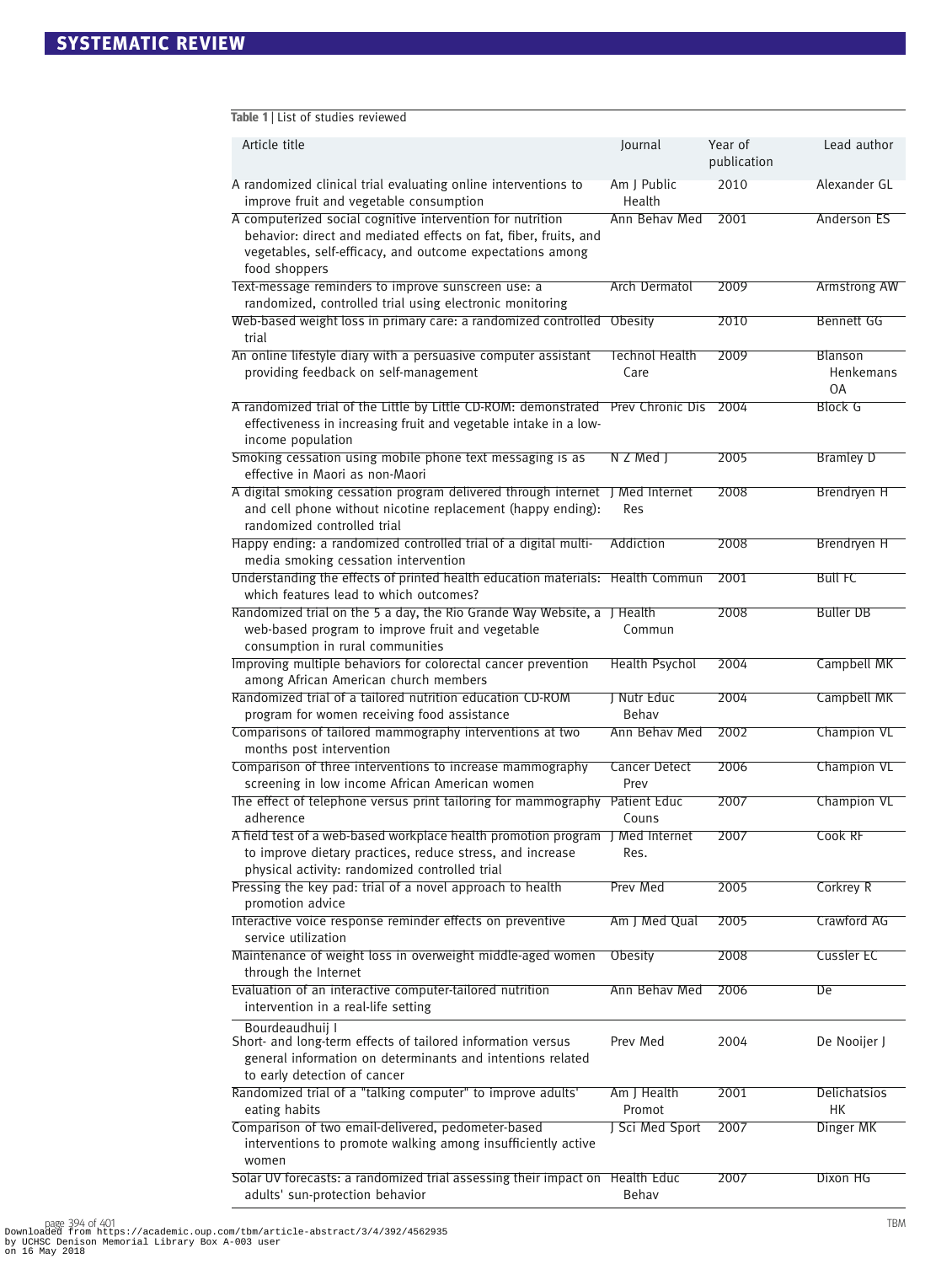| Table 1   (continued)                                                                                                                                                                      |                                  |                        |                  |
|--------------------------------------------------------------------------------------------------------------------------------------------------------------------------------------------|----------------------------------|------------------------|------------------|
| Article title                                                                                                                                                                              | Journal                          | Year of<br>publication | Lead author      |
| A tailored Internet-plus-email intervention for increasing<br>physical activity among ethnically-diverse women                                                                             | Prev Med                         | 2008                   | Dunton GF        |
| Health-related quality of life and physical recovery after a critical Crit Care<br>illness: a multi-centre randomized controlled trial of a home-<br>based physical rehabilitation program |                                  | 2004                   | Emmons KM        |
| Comparing the efficacy of two Internet-based, computer-tailored Med Internet Res 2005<br>smoking cessation programs: a randomized trial                                                    |                                  |                        | Etter JF         |
| Randomized trial of a neighborhood environment-focused<br>physical activity website intervention                                                                                           | Prev Med                         | 2009                   | <b>Ferney SL</b> |
| A randomized controlled trial comparing internet and video to<br>facilitate patient education for men considering the prostate<br>specific antigen test                                    | J Gen Intern Med 2009            |                        | Frosch DL        |
| Associations of internet website use with weight change in a<br>long-term weight loss maintenance program                                                                                  | J Med Internet<br>Res            | 2010                   | Funk Kl          |
| Reach, engagement, and retention in an Internet-based weight<br>loss program in a multisite randomized controlled trial                                                                    | Med Internet Res 2007            |                        | Glasgow RE       |
| Effect of computer support on younger women with breast<br>cancer                                                                                                                          | J Gen Intern Med 2001            |                        | Gustafson DH     |
| Effect of computer support on younger women with breast<br>cancer                                                                                                                          | J Commun                         | 2008                   | Gustafson DH     |
| Weight loss by mobile phone: a 1-year effectiveness study                                                                                                                                  | <b>Public Health</b><br>Nutr     | 2009                   | Haapala I        |
| Evaluation of an Internet, Stage-Based Physical Activity<br>Intervention                                                                                                                   | Am J Health Educ 2002            |                        | Hager RL         |
| Does using the Internet facilitate the maintenance of weight<br>loss?                                                                                                                      | Int J Obes Relat<br>Metab Disord | 2002                   | Harvey-Berino J  |
| Effect of internet support on the long-term maintenance of<br>weight loss                                                                                                                  | Obes Res                         | 2004                   | Harvey-Berino J  |
| Effect of Internet peer-support groups on psychosocial<br>adjustment to cancer: a randomized study                                                                                         | Br J Cancer                      | 2010                   | Hoybye MT        |
| The effects on saturated fat purchases of providing internet<br>shoppers with purchase-specific dietary advice: a randomized<br>trial                                                      | <b>PLoS Clin Trials</b>          | 2006                   | Huang A          |
| The effect of an internet-based, stage-matched message<br>intervention on young Taiwanese women's physical activity                                                                        | I Health<br>Commun               | 2009                   | Huang SJ         |
| Weight management using the internet a randomized controlled Am J Prev Med<br>trial                                                                                                        |                                  | 2008                   | Hunter CM        |
| Using internet and mobile phone technology to deliver an<br>automated physical activity program: randomized controlled trial                                                               | J Med Internet<br>Res            | 2007                   | Hurling R        |
| The effectiveness of an interactive multimedia program to<br>influence eating habits                                                                                                       | Health Educ Res                  | 2004                   | Irvine AB        |
| Effects of a tailored follow-up intervention on health behaviors, J Womens Health 2006<br>beliefs, and attitudes                                                                           |                                  |                        | Jacobs AD        |
| Smoking cessation via the internet: a randomized clinical trial of Nicotine Tob Res 2006<br>an internet intervention as adjuvant treatment in a smoking<br>cessation intervention          |                                  |                        | Japunitch SJ     |
| Changes in diabetes self-care behaviors make a difference in<br>glycemic control: the Diabetes Stages of Change (DiSC) study                                                               | Diabetes Care                    | 2003                   | Jones H          |
| Utility of a Web-based intervention for individuals with type 2<br>diabetes: the impact on physical activity levels and glycemic<br>control                                                | Comput Inform<br>Nurs            | 2006                   | Kim CJ           |
| Ongoing physical activity advice by humans versus computers:<br>the Community Health Advice by Telephone (CHAT) trial                                                                      | <b>Health Psychol</b>            | 2007                   | King AC          |
| A randomized trial of an Internet weight control resource: the UK BMC Health Serv<br>Weight Control Trial                                                                                  | Res                              | 2003                   | Kirk SF          |
| The efficacy of Web-based and print-delivered computer-tailored J Nutr Educ<br>interventions to reduce fat intake: results of a randomized,<br>controlled trial                            | Behav                            | 2008                   | Kroeze W         |
| Effects of a Web-based food portion training program on food<br>portion estimation                                                                                                         | J Nutr Educ<br>Behav             | 2007                   | Riley WT         |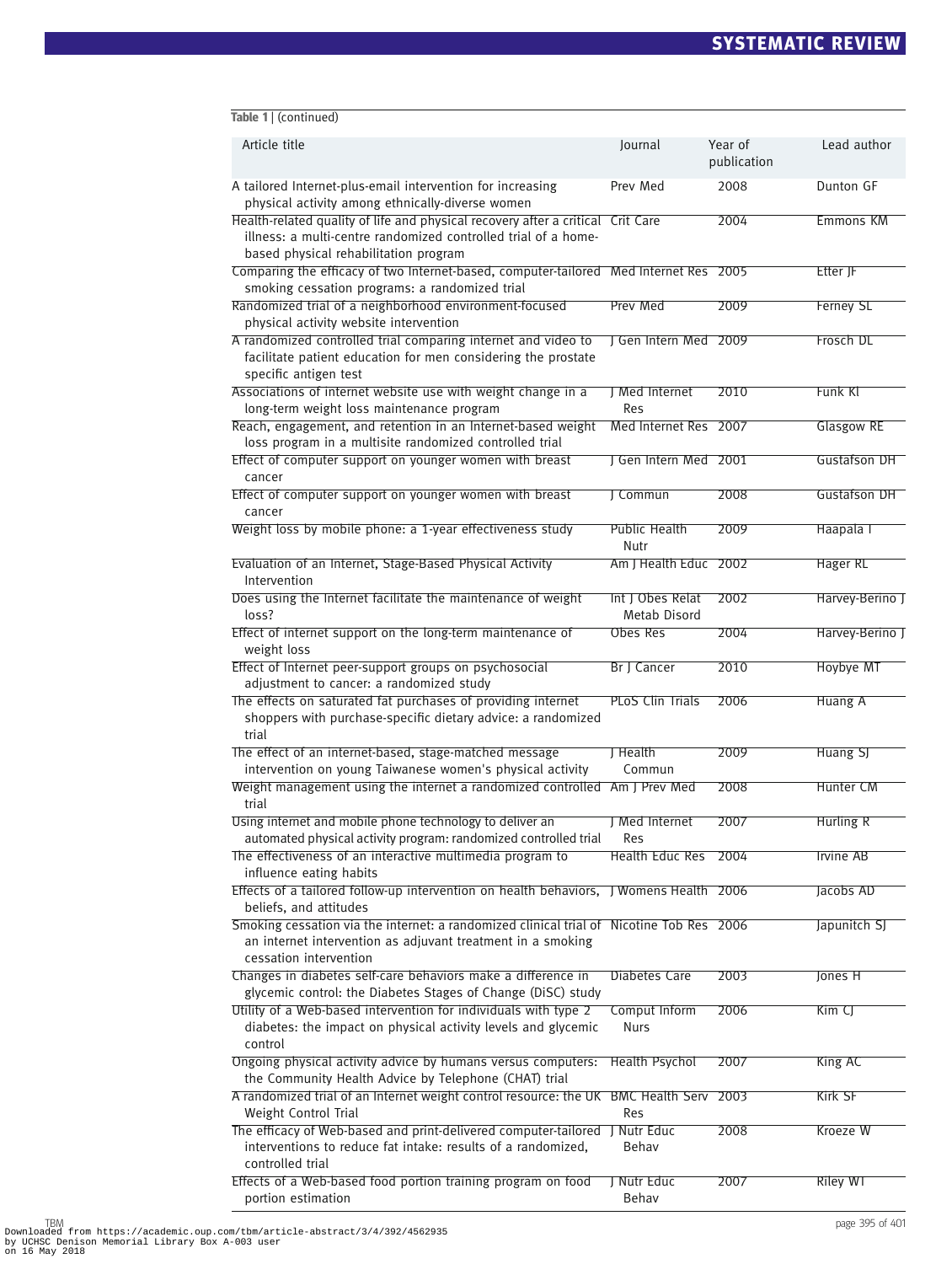| Table 1   (continued)                                                                                                                                           |                                |                        |                    |
|-----------------------------------------------------------------------------------------------------------------------------------------------------------------|--------------------------------|------------------------|--------------------|
| Article title                                                                                                                                                   | Journal                        | Year of<br>publication | Lead author        |
| Effects of a Web-based food portion training program on food<br>portion estimation                                                                              | J Nutr Educ<br>Behav           | 2007                   | Riley WT           |
| The short-term impact of tailored mammography decision-<br>making interventions                                                                                 | <b>Patient Educ</b><br>Couns   | 2001                   | Rimer BK           |
| Do u smoke after txt? Results of a randomized trial of smoking<br>cessation using mobile phone text messaging                                                   | <b>Tob Control</b>             | 2005                   | Rodgers A          |
| Enhancing theoretical fidelity: an e-mail-based walking program<br>demonstration                                                                                | Am J Health<br>Promot          | 2005                   | Rovniak LS         |
| Increasing nutrition literacy: testing the effectiveness of print,<br>web site, and game modalities                                                             | J Nutr Educ<br>Behav           | 2008                   | Silk KJ            |
| Do brief online planning interventions increase physical activity<br>amongst university students? A randomized controlled trial                                 | <b>Psychol Health</b>          | 2010                   | Skar S             |
| Evaluation of a website-delivered computer-tailored intervention Prev Med<br>for increasing physical activity in the general population                         |                                | 2007                   | Spittaels H        |
| Effectiveness of an online computer-tailored physical activity<br>intervention in a real-life setting                                                           | <b>Health Educ Res</b>         | 2007                   | Spittaels H        |
| Randomized trial of a brief dietary intervention to decrease<br>consumption of fat and increase consumption of fruits and<br>vegetables                         | Am J Health<br>Promot          | 2002                   | Stevens VJ         |
| Randomized controlled trial of a web-based computer-tailored<br>smoking cessation program as a supplement to nicotine patch<br>therapy                          | Addiction                      | 2005                   | Strecher V         |
| The role of engagement in a tailored web-based smoking<br>cessation program: randomized controlled trial                                                        | J Med Internet<br>Res          | 2008                   | Strecher VJ        |
| The PRO-AGE study: an international randomized controlled<br>study of health risk appraisal for older persons based in<br>general practice                      | <b>BMC Med Res</b><br>Methodol | 2007                   | <b>Stuck AE</b>    |
| A randomized control study of a fully automated internet based Tob Control<br>smoking cessation program                                                         |                                | 2006                   | Swarz LH           |
| Using Internet technology to deliver a behavioral weight loss<br>program                                                                                        | JAMA                           | 2001                   | Tate DF            |
| Effects of Internet behavioral counseling on weight loss in adults JAMA<br>at risk for type 2 diabetes: a randomized trial                                      |                                | 2003                   | Tate DF            |
| A randomized trial comparing human email counseling,<br>computer-automated tailored counseling, and no counseling<br>in an Internet weight loss program         | Arch Intern Med                | 2006                   | Tate DF            |
| Efficacy of a single computer-tailored e-mail for smoking<br>cessation: results after 6 months                                                                  | <b>Health Educ Res</b>         | 2009                   | Te Poel F          |
| Effectiveness of a nutrition intervention with rural low-income<br>women                                                                                        | Am J Health<br>Behav           | 2007                   | Tessaro I          |
| Multicenter randomized evaluation of a nutritional education<br>software in obese patients                                                                      | Diabetes Metab                 | 2001                   | Turnin MC          |
| Randomized controlled trial of a computer-based, tailored<br>intervention to increase smoking cessation counseling by<br>primary care physicians                | J Gen Intern Med 2007          |                        | Unrod M            |
| Using internet technology to deliver a home-based physical<br>activity intervention for patients with rheumatoid arthritis:<br>a randomized controlled trial    | Arthritis Rheum                | 2006                   | Van den Berg<br>MН |
| Investigating message-framing effects in the context of a<br>tailored intervention promoting physical activity                                                  | Health Educ Res                | 2010                   | Van't Riet J       |
| Efficacy of sequential or simultaneous interactive computer-<br>tailored interventions for increasing physical activity and<br>decreasing fat intake            | Ann Behav Med                  | 2005                   | Vandelanotte C     |
| A randomized trial of sequential and simultaneous multiple<br>behavior change interventions for physical activity and fat intake                                | Prev Med                       | 2008                   | Vandelanotte C     |
| Evaluating nicotine replacement therapy and stage-based<br>therapies in a population-based effectiveness trial                                                  | J Consult Clin<br>Psychol      | 2006                   | Velicer WF         |
| Web-based targeted nutrition counseling and social support for<br>patients at increased cardiovascular risk in general practice:<br>randomized controlled trial | J Med Internet<br>Res          | 2004                   | Verheijden M       |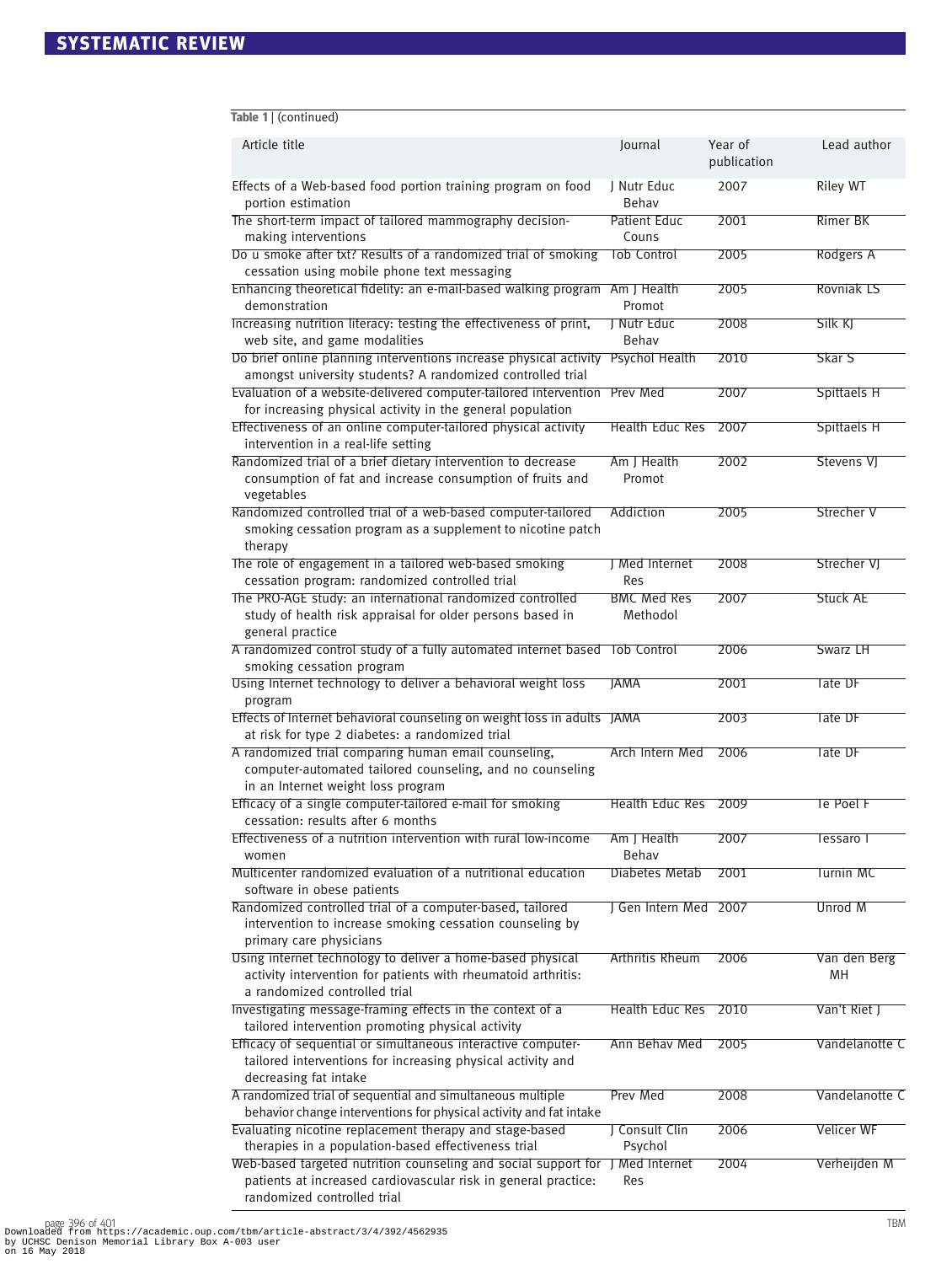| Table 1   (continued)                                                                                                                                                              |                       |                        |                |
|------------------------------------------------------------------------------------------------------------------------------------------------------------------------------------|-----------------------|------------------------|----------------|
| Article title                                                                                                                                                                      | lournal               | Year of<br>publication | Lead author    |
| Effect of a web site intervention on physical activity of college<br>females                                                                                                       | Am J Health<br>Behav  | 2010                   | Wadsworth DD   |
| Comparison of trial participants and open access users of a<br>web-based physical activity intervention regarding adherence,<br>attrition, and repeated participation              | I Med Internet<br>Res | 2010                   | Wanner M       |
| A randomized comparison of two motivationally enhanced<br>Internet behavioral weight loss programs                                                                                 | Behav Res Ther        | 2008                   | Webber KH      |
| Guide to health: nutrition and physical activity outcomes of a group- Ann Behav Med<br>randomized trial of an Internet-based intervention in churches                              |                       | 2007                   | Winnett RA     |
| Effect of emailed messages on return use of a nutrition education<br>website and subsequent changes in dietary behavior                                                            | I Med Internet<br>Res | 2006                   | Woolf SH       |
| Computerized weight loss intervention optimizes staff time: the J Am Diet Assoc<br>clinical and cost results of a controlled clinical trial conducted<br>in a managed care setting |                       | 2001                   | Wylie-Rosett J |

The practical feasibility rating scale was previously developed by members of the study team (BR, RG, and BG) based on the Reach Effectiveness Adoption Implementation Maintenance (RE-AIM) framework [\[15,](#page-9-0) [21\]](#page-9-0). We adapted this rating scale to include translational aspects of CONSORT reporting criteria of eHealth intervention trials [\[10,](#page-9-0) [21](#page-9-0)]. Similar to PRECIS, the practical feasibility rating criteria were adapted to assess the extent to which a trial was pragmatic or explanatory in addressing issues important to potential eHealth adopters that were not included within the PRECIS criteria. Practical feasibility domains focused on setting and participant representativeness (i.e., how typical are recruited settings/participants of target population), participant engagement with all parts of the intervention, intervention adaptation during study, program sustainability, unintended effects (i.e., harmful or beneficial consequences), monetary costs of intervention, and intervention resources (i.e., extent to which minimal intervention resources were reported). Both rating scales used a five-point Likert scale for responses, where "5" indicated a completely pragmatic and "1" a completely explanatory approach. The rating form is available upon request from the lead author.

Seven reviewers participated in the rating process. All reviewers were trained on both the PRECIS and practical feasibility criteria. Training sessions also served to develop consensus on all rater domains. The rating form was pilot-tested and refined based on the ratings of a subsample of four papers by all reviewers. For studies in which EHI replaced practitioners with no personal or phone contact, 'not applicable' ratings were applied to relevant PRECIS domains on practitioner expertise and practitioner compliance to study protocol. After refinements and clarification of rating process, the entire group reviewed two additional papers to pilot the revised criteria. For the remainders of the papers, two reviewers were assigned to each study.

#### Analyses

A total of 113 studies covered by 149 individual publications were independently rated by two reviewers (Table [1\)](#page-2-0). Average scores were calculated for each study on PRECIS and practical feasibility domain for areas in which ratings were appropriate. Overall composite mean scores across all studies were calculated for PRECIS and practical feasibility domains (Table [2\)](#page-6-0), and individual scores are available upon request. These scores were aggregated by study characteristics including intervention settings, intervention topic, eHealth modalities, target audience, cancer control continuum, year published, and translational phase. Analyses of variance (ANOVA) with Tukey's post hoc corrections were conducted to compare average scores across study characteristics (Table [3](#page-8-0)). A trend analysis of composite mean scores by domain across all publication years was conducted using a nonparametric test for trends based on the Wilcoxon–Mann–Whitney test.

#### RESULTS

Of the 113 studies, 23 (20 %) were physical activity interventions, 78 (69 %) focused on primary prevention, 69 (61 %) were delivered through web-based or computer-tailored (CT) web-based modalities, and 68 (60 %) were not tailored. The majority of the studies were implemented in community settings (51, 45 %), with at-risk populations  $(58, 51 \%)$ , conducted as randomized-controlled trials (99, 88 %) and as T1 studies (97, 86 %). More details about study characteristics are summarized in Table [3.](#page-8-0)

Each study was rated by two reviewers with reasonable reliability on almost all ratings for individual PRECIS and practical feasibility domains. Weighted percent agreement scores for PRECIS domains ranged from 63.9 to 78.5 %, with a median of 73.9 %, and for practical feasibility domains, these ranged from 63.7 to 84.7 %, with median of 78.9 %.

#### PRECIS scores

Average ratings by PRECIS domains were fairly uniform and ranged between 2.7 and 3.6 across all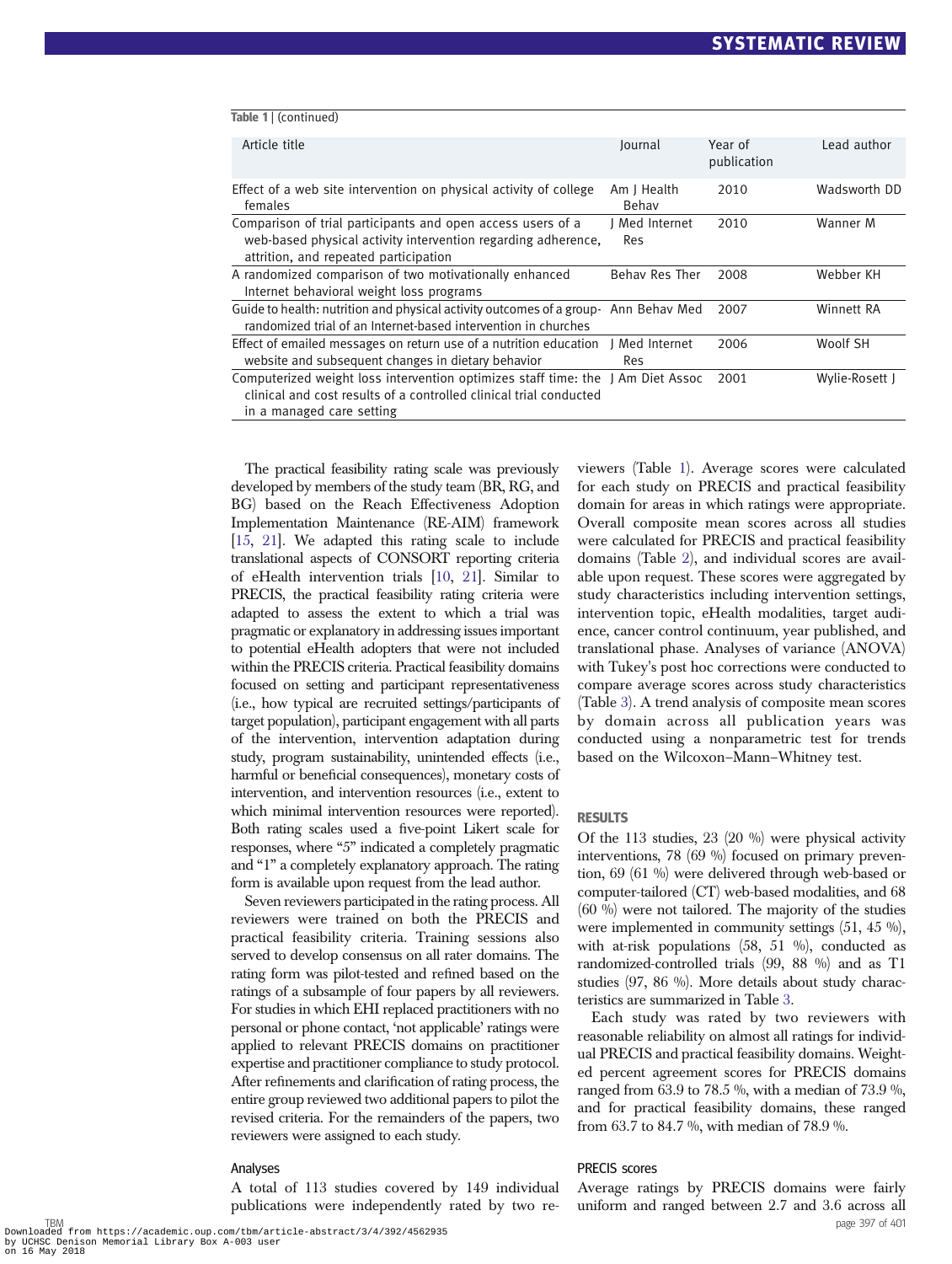<span id="page-6-0"></span>

|                               | Table 2   Average ratings (and standard deviations) by domains and composite mean scores for PRECIS and practical feasibility |                |                 |                |                       |                                        |                                     |             |                            |                 |
|-------------------------------|-------------------------------------------------------------------------------------------------------------------------------|----------------|-----------------|----------------|-----------------------|----------------------------------------|-------------------------------------|-------------|----------------------------|-----------------|
| PRECIS domains                |                                                                                                                               |                |                 |                |                       |                                        |                                     |             |                            |                 |
| Participant                   | Experimental                                                                                                                  | Practitioner   | Comparison      | Practitioner   |                       | Follow-up Primary trial                | Participant compliance Practitioner |             | Primary analysis Composite |                 |
| eligibility                   | intervention                                                                                                                  | expertise      | tervention<br>Ξ | expertise      | intensity             | outcomes                               |                                     | adherence   |                            | mean            |
|                               | flexibility                                                                                                                   | (experimental) | flexibility     | (comparison)   |                       |                                        |                                     | to protocol |                            | scores          |
| 3.2(0.7)                      | 2.8(0.9)                                                                                                                      | 2.7(0.9)       | (1.2)<br>2.9    | 2.8(1)         | $3.2(0.9)$ $2.9(0.7)$ |                                        | 3.2(0.8)                            | 3.6 (1)     | 3.5(0.8)                   | $3.12(0.5)^*$   |
| Practical feasibility domains |                                                                                                                               |                |                 |                |                       |                                        |                                     |             |                            |                 |
| Setting                       | Participant                                                                                                                   | Participant    | Adaptation/     | Program        |                       | Unintended Monetary costs Intervention |                                     |             |                            | Composite       |
| representativeness            | representativeness                                                                                                            | engagement     | change          | sustainability | effects               | of existing                            | resources                           |             |                            | mean            |
|                               |                                                                                                                               |                |                 |                |                       | treatment                              |                                     |             |                            | Scores          |
| .8(1)                         | 2.5(0.7)                                                                                                                      | 2.7(0.7)       | (9.6)<br>1.5    | 1.6(0.7)       | 1.6(1)                | 1.6(0.7)                               | 1.7(0.7)                            |             |                            | $1.98(0.4)^{*}$ |
|                               | $p$ =.000 (statistically significant difference between PRECIS and practical feasibility composite mean scores)               |                |                 |                |                       |                                        |                                     |             |                            |                 |

10 PRECIS domains (Table 2). Lower domain average ratings (indicating less pragmatic approach) were observed on experimental intervention flexibility (2.8, SD=0.9), practitioner expertise (experimental) (2.7, SD=0.9), and practitioner expertise (comparison)  $(2.8, SD=1)$ , while participant adherence to protocol  $(3.6, SD=1)$  and primary analysis  $(3.5, SD=$ 0.8) had higher mean scores. Composite mean scores varied by some study characteristics (Table [3\)](#page-8-0). Noticeable differences were seen within study characteristics for intervention topic including multicomponent (3.2,  $SD=0.5$ , cancer screening  $(3.2, SD=0.6)$ , and other  $(3.2, SD=0.5)$  compared to smoking studies  $(2.9, SD=0.5)$ 0.6); eHealth modality including CT print (3.3, SD= 0.4) compared to web-based/email  $(3.0, SD=0.5)$ ; and study design including quasiexperimental (3.4, SD= 0.6) and group-randomized trial  $(3.1, SD=0.4)$ . However, these differences were not statistically significant. Interestingly, a trend analysis showed a significant increase in composite mean scores within the experimental intervention flexibility domain across all publication years  $(p=0.02)$ . However, no differences were seen on PRECIS scores across publication years (2001– 2005 vs. 2006–2010) or translation phase (T1 vs. T2+).

#### Practical feasibility scores

Average ratings for practical feasibility domains ranged from 1.5 to 2.8 using the same five-point scale as for the PRECIS ratings (Table 2). Lower domain average ratings (indicating lower levels of reporting or less pragmatic approach on practical characteristics) were observed on domains related to adaptation/change  $(1.5, SD=0.6)$ , program sustainability  $(1.6, SD=0.7)$ , and monetary cost of existing treatment  $[1.6, SD=0.7]$ , while setting representativeness  $(2.8, SD=1)$  and participant engagement (2.7, SD=0.7) received higher average ratings. Composite means scores varied by study characteristics (Table [3\)](#page-8-0). Noticeable differences by study characteristics were seen across intervention setting including schools (1.6, SD=0.2) compared to both healthcare  $(2.1, SD=0.5)$  and community  $(2, SD=0.5)$ 0.4), target population including interventions targeted to healthy  $(1.8, SD=0.3)$  vs. diseased individuals  $(2.2,$ SD=0.5), year of publication when comparing 2001–  $2005$  (2.1, SD=0.5) to 2006–2010 (1.9, SD=0.4), and translational phase when comparing  $T1(1.9, SD=0.4)$ to T2+  $(2.2, SD=0.5)$ . These differences were all statistically significant  $(p=\leq 0.05)$ . Additionally, a trend analysis revealed a significant decrease in composite mean scores within the intervention resource domain across all publication years  $(p=0.05)$ .

Overall, PRECIS composite mean scores across all studies were significantly higher than practical feasibility mean scores. In addition, the range of these scores by domain was consistently larger for PRECIS than for practical feasibility across all studies. Figure [1](#page-7-0) uses two "spoke and wheel diagrams" to illustrate where PRECIS and practical feasibility domain ratings fell within the pragmatic– explanatory continuum for the highest and lowest scored studies on each scale [\[12\]](#page-9-0).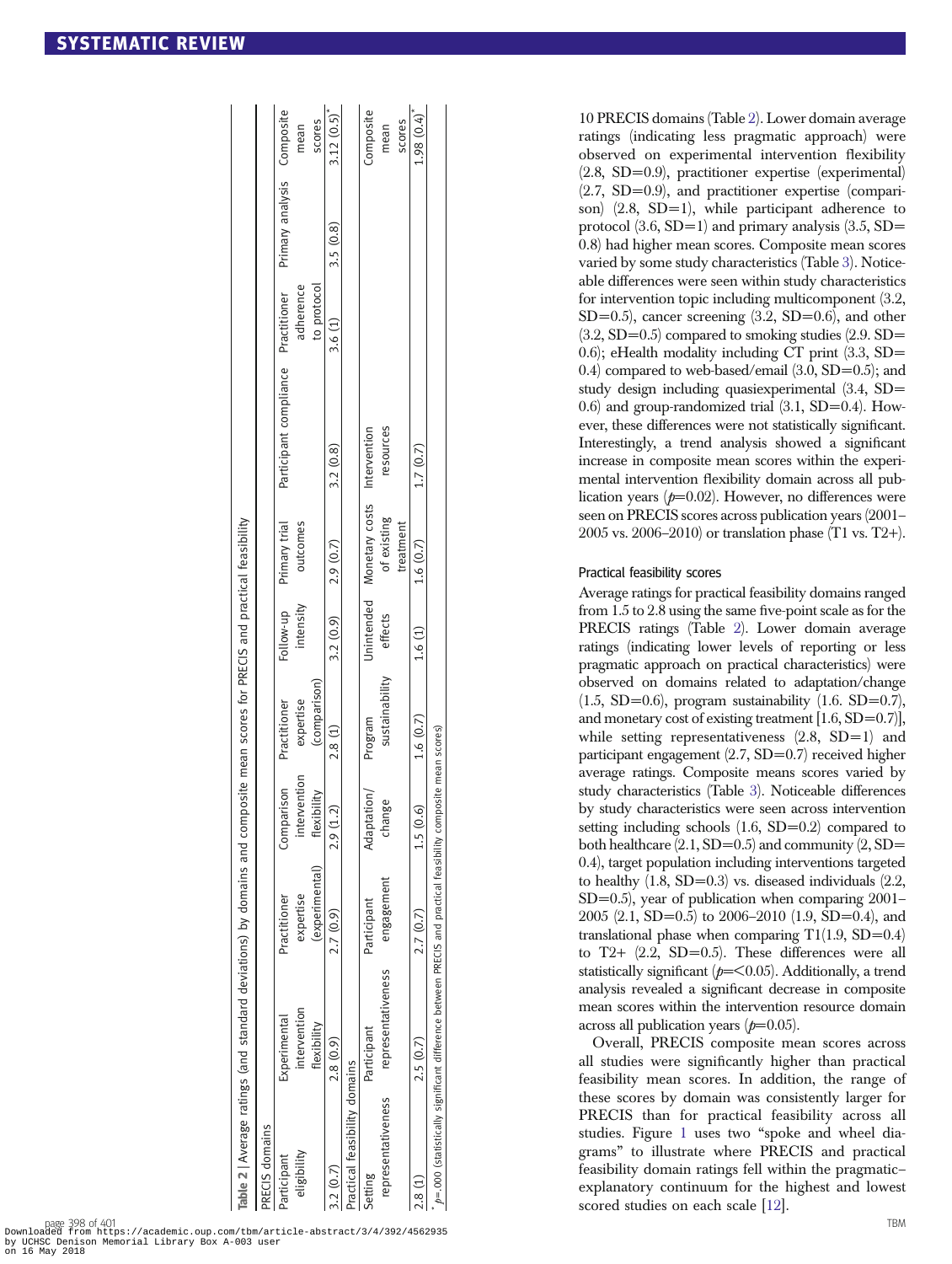<span id="page-7-0"></span>

Fig 1 | Pragmatic Explanatory Continuum Indicator Summary (PRECIS) and practical feasibility "spoke and wheel" diagrams: a PRECIS lowest versus highest scored studies\*; b practical feasibility lowest versus highest scored studies \*Illustrates lowest and highest scores of studies for which all domains where scored

#### **DISCUSSION**

To our knowledge, there have been no published systematic reviews using PRECIS review criteria or practical feasibility criteria to evaluate studies of EHIs. The purpose of this systematic review was to assess the extent to which studies of EHI in cancer control and prevention published between 2001 and 2010 utilized pragmatic trial design features and reported on issues related to translation, generalizability, and feasibility measures. Our analyses revealed two noteworthy findings. First, there was little variability in PRECIS scores across all studies. PRECIS overall composite mean score was 3.12 (domain range, 2.7–3.6) and is consistent with composite mean score of the original application of the PRECIS review criteria [\[16\]](#page-9-0). However, firm conclusions concerning a meaningful magnitude of score has not been feasible given the limited application of PRECIS within the systematic review literature. There were small, statistically nonsignificant differences of overall PRECIS composite mean scores by study characteristics including intervention topic, eHealth modality, and study design. No differences were observed for year of publication and translation phase. However, a trend analysis did reflect a significant increase in composite mean scores within the experimental intervention flexibility domain that may be reflective of the adaptation capabilities of eHealth technology. From prior reports of PRECIS scores in obesity interventions [\[15](#page-9-0)], we were surprised to see so little variability in PRECIS scores both across study characteristics and over time within a larger sample of intervention trials. This may be partly attributable to the fact that PRECIS domains specific to practitioner delivery were often not scored (i.e., missing data), since in many cases, EHI replaced the role of the practitioner. Additionally, the majority of studies reviewed (88 %) were conducted as randomized-controlled trials. One would expect such homogeneity of study design to affect average PRECIS scores towards a more

explanatory end. However, randomized-controlled trials may not be appropriate for testing all aspects of EHI components, especially attributes such as implementation strategies, intervention reach, and multiple intervention settings, for which pragmatic trial features would be more appropriate [\[22,](#page-9-0) [23\]](#page-9-0).

Second, studies consistently rated lower on practical feasibility scores than on PRECIS scores. This finding held true when comparing scores across study characteristics. Average ratings for practical feasibility domains (ranged from 1.5 to 2.8) were much closer to the explanatory or efficacy end of the rating scale than PRECIS domain ratings. This finding was due to the low frequency at which studies reported on factors related to costs, setting representativeness, adaptation flexibility, and program sustainability. This lack of reporting on practical feasibility measures and especially the relative absence of cost and setting representativeness has been reported in other content areas and is a considerable challenge to translation [\[24\]](#page-9-0). EHI trials seem to be the ideal context to address several of these measures. Furthermore, adaptation/change scored highly explanatory (average of 1.5), meaning that EHI studies rarely reported adapting an intervention during a trial. This notion assumes EHIs must be completed and static throughout the implementation period or at least indicates that no such adaptations were reported in the published articles. Static EHI contradicts common practice by eHealth industry and rapid learning approaches for which iterative testing of intervention components are integral to eHealth research and development [\[22](#page-9-0), [25,](#page-9-0) [26\]](#page-9-0). Similarly, experimental methods such as Sequential Multiple Assignment Randomized Trial (SMART) and Multiphase Observation Strategy (MOST) systematically test components of EHIs, including implementation components, while addressing both rigor and relevance of EHI trials [\[27](#page-9-0)] that were seldom applied in these eHealth studies.

Our review has several limitations. We reviewed only the published literature between 2000 and 2010 and realize that more recent publications exist on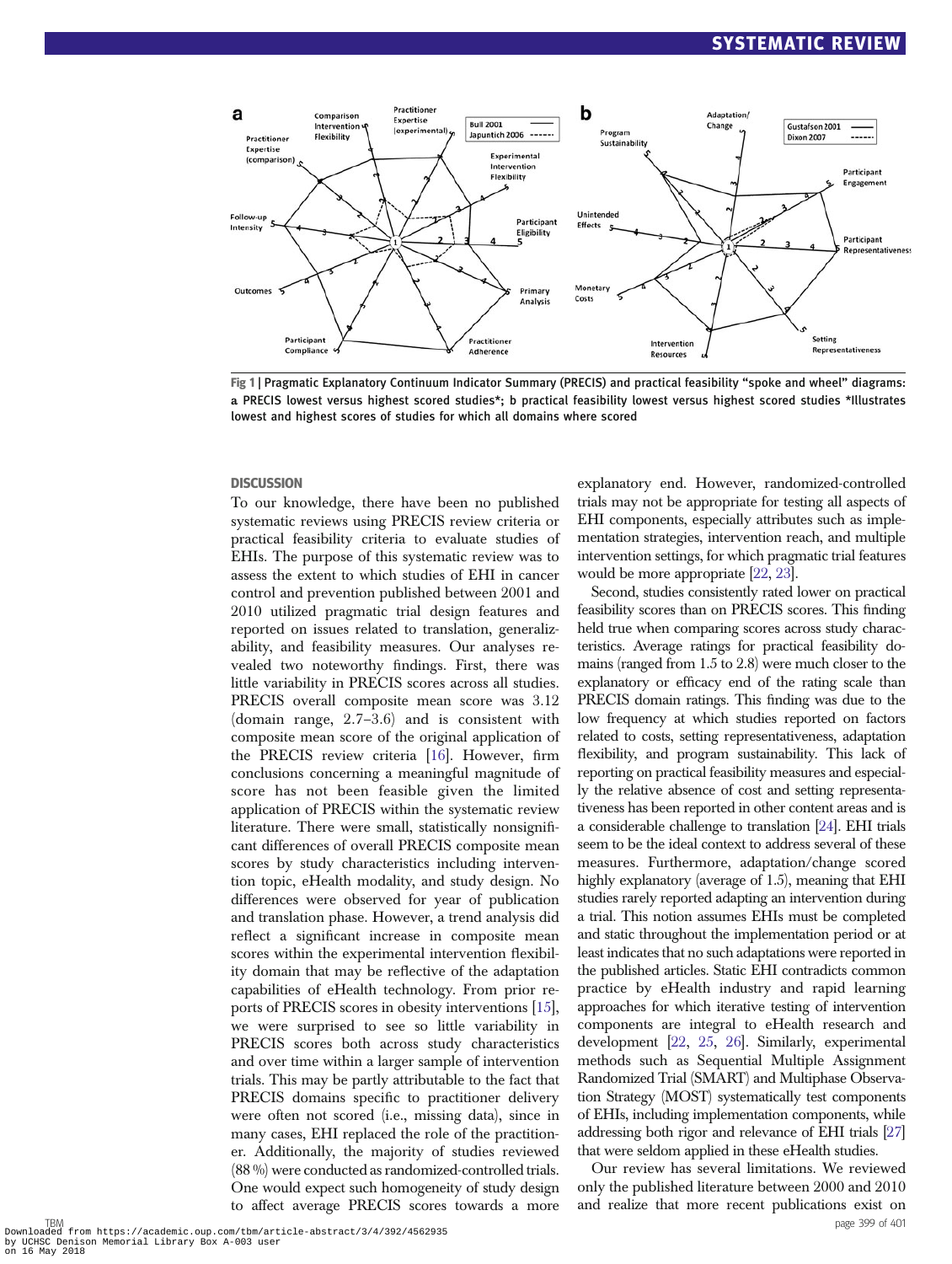<span id="page-8-0"></span>

|                       | Table 3   Summary of PRECIS and practical feasibility composite mean scores (and standard deviations) by study characteristics                                     |                                  |                                                      |                          |                                 |                           |                               |                                                                                                                                             |                               |
|-----------------------|--------------------------------------------------------------------------------------------------------------------------------------------------------------------|----------------------------------|------------------------------------------------------|--------------------------|---------------------------------|---------------------------|-------------------------------|---------------------------------------------------------------------------------------------------------------------------------------------|-------------------------------|
| Scoring<br>criteria   | Intervention<br>topic                                                                                                                                              | Cancer control<br>continuum      | eHealth modality                                     | Tailored                 | Intervention<br>setting         | Study<br>design           | population<br>Target          | published<br>Year                                                                                                                           | Translation<br>phase          |
|                       | Cancer screening<br>$(n=12)^a$                                                                                                                                     | Primary prevention $(n=78)^a$    | multimedia $(n=10)$<br>Computer-based,<br>CD-ROM and | No $(n=65)$              | Healthcare<br>$(n=35)$          | RCT $(n=99)$              | At risk $(n=58)$              | $2001 - 2005$<br>$(n=44)$                                                                                                                   | $[1 (n=97)]$                  |
| Feasibility<br>PRECIS | 3.2(0.6)<br>2.1(0.5)                                                                                                                                               | 3.1(0.5)<br>1.9(0.3)             | 3.2(0.7)<br>2.3(0.6)                                 | 3.1(0.6)<br>2(0.5)       | 2.1 (0.5)<br>3.1(0.3)           | 3.1(0.5)<br>2(0.4)        | 3.1(0.5)<br>2.1(0.4)          | 2.1 (0.5)<br>3.2(0.6)                                                                                                                       | 1.9(0.4)<br>3.1(0.5)          |
| PRECIS                | $Diet/nutrition (n=19)$<br>3.1(0.7)                                                                                                                                | Screening $(n=12)^a$<br>3.2(0.6) | CT-phone/IVR (n=7)<br>3.0(0.9)                       | Yes $(n=48)$<br>3.1(0.5) | Community $(n=51)$<br>3.1(0.3)  | Quasi $(n=9)$<br>3.4(0.6) | Healthy $(n=44)$<br>3.2(0.6)  | $2006 - 2010$ $(n=69)$<br>3.1(0.5)                                                                                                          | $T_{2+}$ $(n=16)$<br>3.1(0.6) |
| Feasibility           | 1.9(0.4)                                                                                                                                                           | Disease management<br>2.1(0.5)   | $(T$ -print $(n=7)$<br>2.1(0.5)                      | 2(0.4)                   | Schools $(n=7)$<br>$2(0.4)^{*}$ | GRT $(n=5)$<br>2.1(0.3)   | Diseased $(n=11)$<br>1.8(0.3) | 1.9(0.4)                                                                                                                                    | 2.2(0.5)                      |
|                       | Multicomponent $(n=13)^a$                                                                                                                                          | $(n=21)$                         |                                                      |                          |                                 |                           |                               |                                                                                                                                             |                               |
| PRECIS                | 3.2(0.6)                                                                                                                                                           | 3.2(0.5)                         | 3.3 (0.4)                                            |                          | 3(0.6)                          | 3.1(0.4)                  | 3.2(0.5)                      |                                                                                                                                             |                               |
| Feasibility           | 1.8(0.3)                                                                                                                                                           | 2.1(0.4)                         | 2.1(0.2)                                             |                          | 1.6(0.2)                        | 2.2(0.5)                  | 2.2(0.6)                      |                                                                                                                                             |                               |
|                       | Obesity/overweight<br>$(n=19)$                                                                                                                                     | Survivorship $(n=3)$             | $CT$ -web/email $(n=31)$                             |                          | Workplace $(n=20)$              |                           |                               |                                                                                                                                             |                               |
| PRECIS                | 3.1(0.5)                                                                                                                                                           | 3.3(0.7)                         | 3.2(0.5)                                             |                          | 3.2(0.6)                        |                           |                               |                                                                                                                                             |                               |
| Feasibility           | 2.1(0.4)                                                                                                                                                           | 2.4(1.1)                         | 1.9(0.4)                                             |                          | 1.8(0.4)                        |                           |                               |                                                                                                                                             |                               |
|                       | Physical activity $(n=23)$                                                                                                                                         |                                  | Mobile phone/text<br>$(n = 7)$                       |                          |                                 |                           |                               |                                                                                                                                             |                               |
| PRECIS                | 3.1 $(0.4)$                                                                                                                                                        |                                  | 3.2(0.4)                                             |                          |                                 |                           |                               |                                                                                                                                             |                               |
| Feasibility           | 1.8(0.3)                                                                                                                                                           |                                  | 1.9(0.5)                                             |                          |                                 |                           |                               |                                                                                                                                             |                               |
|                       | Smoking $(n=18)$                                                                                                                                                   |                                  | Multiple $(n=13)$                                    |                          |                                 |                           |                               |                                                                                                                                             |                               |
| PRECIS                | 2.9(0.6)                                                                                                                                                           |                                  | 3.1(0.5)                                             |                          |                                 |                           |                               |                                                                                                                                             |                               |
| Feasibility           | 2(0.3)                                                                                                                                                             |                                  | 2(0.4)                                               |                          |                                 |                           |                               |                                                                                                                                             |                               |
|                       | Other $(n=10)$                                                                                                                                                     |                                  | Web-based/email<br>$(n=38)$                          |                          |                                 |                           |                               |                                                                                                                                             |                               |
| PRECIS                | 3.2(0.6)                                                                                                                                                           |                                  | 3(0.5)                                               |                          |                                 |                           |                               |                                                                                                                                             |                               |
| Feasibility           | 2.3(0.7)                                                                                                                                                           |                                  | È,<br>1.9(0)                                         |                          |                                 |                           |                               |                                                                                                                                             |                               |
|                       | IVR Interactive voice response, CT computer-tailored, GRT group randomized trial, $Q_{\mu a s i}$<br>a Study counted in multiple areas within study characteristic |                                  |                                                      |                          |                                 |                           |                               | quasiexperimental, RCT randomized-control trial, T7 efficacy studies, effectiveness, dissemination and implementation, and scale-up studies |                               |

page 400 of 401<br>Downloaded from https://academic.oup.com/tbm/article-abstract/3/4/392/4562935<br>by UCHSC Denison Memorial Library Box A-003 user<br>on 16 May 2018

 $*p=0.05$  (statistically significant difference within study characteristic)

 $*_{p=0.05}$  (statistically significant difference within study characteristic)